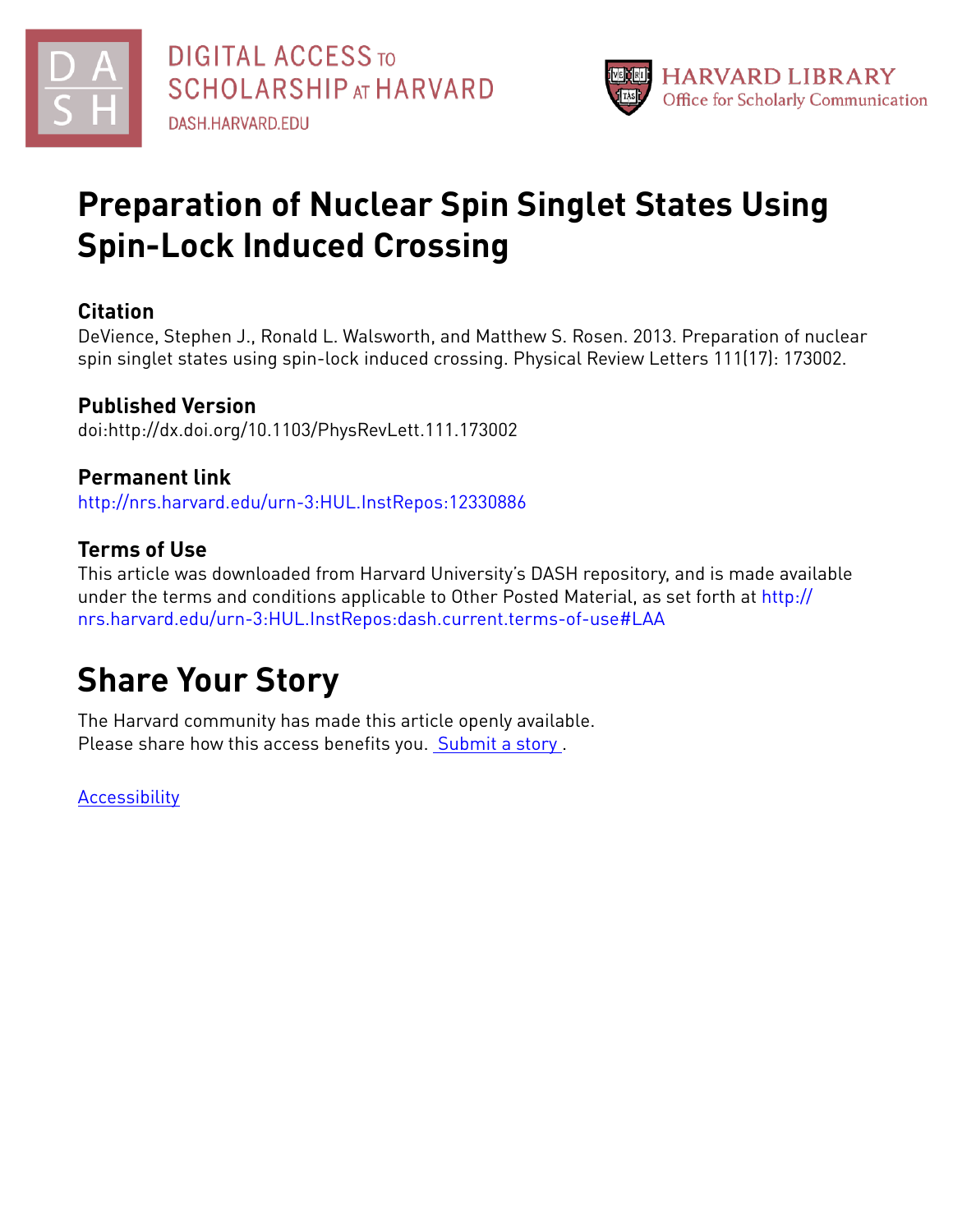#### Preparation of Nuclear Spin Singlet States Using Spin-Lock Induced Crossing

Stephen J. DeVienc[e\\*](#page-5-0)

<span id="page-1-1"></span><span id="page-1-0"></span>Department of Chemistry and Chemical Biology, Harvard University, 12 Oxford Street, Cambridge, Massachusetts 02138, USA

Ronald L. Walswort[h†](#page-5-1)

Harvard-Smithsonian Center for Astrophysics, 60 Garden Street, Cambridge, Massachusetts 02138, USA; Center for Brain Science, Harvard University, 52 Oxford Street, Cambridge, Massachusetts 02138, USA; and Department of Physics, Harvard University, 17 Oxford Street, Cambridge, Massachusetts 02138, USA

Matthew S. Rosen<sup>[‡](#page-5-2)</sup>

<span id="page-1-2"></span>A. A. Martinos Center for Biomedical Imaging, 149 Thirteenth Street, Charlestown, Massachusetts 02129, USA; Harvard Medical School, 25 Shattuck Street, Boston, Massachusetts 02115, USA; and Department of Physics, Harvard University, 17 Oxford Street, Cambridge, Massachusetts 02138, USA

(Received 5 July 2013; published 22 October 2013)

We introduce a broadly applicable technique to create nuclear spin singlet states in organic molecules and other many-atom systems. We employ a novel pulse sequence to produce a spin-lock induced crossing (SLIC) of the spin singlet and triplet energy levels, which enables triplet-singlet polarization transfer and singlet-state preparation. We demonstrate the utility of the SLIC method by producing a long-lived nuclear spin singlet state on two strongly coupled proton pairs in the tripeptide molecule phenylalanineglycine-glycine dissolved in  $D_2O$  and by using SLIC to measure the J couplings, chemical shift differences, and singlet lifetimes of the proton pairs. We show that SLIC is more efficient at creating nearly equivalent nuclear spin singlet states than previous pulse sequence techniques, especially when triplet-singlet polarization transfer occurs on the same time scale as spin-lattice relaxation.

DOI: [10.1103/PhysRevLett.111.173002](http://dx.doi.org/10.1103/PhysRevLett.111.173002) PACS numbers: 33.25.+k

There is great current interest in the controlled preparation and coherent manipulation of singlet states for nuclear spin pairs in molecules and other many-atom systems (e.g., spin networks in solids), as spin singlet states are largely decoupled from relaxation, driven by fluctuating dipolar fields, that limits single-spin state lifetimes [\[1](#page-5-3)[,2](#page-5-4)]. For example, in liquid state experiments singlet states in nuclear spin pairs can exhibit lifetimes much longer than the single-spin polarization lifetime  $(T_1)$  [\[3](#page-5-5)[–14\]](#page-5-6). One application is the storage of spin polarization during magnetic resonance imaging studies, where relaxation often occurs faster than biological transport. The spins of a hyperpolarized molecule can be prepared in the spin singlet state before injection and converted back to detectable polarization once the molecule reaches its target. In addition, nuclear spin singlet states can be used as a resource for spectroscopic interrogation of couplings within many-spin systems, including *J* couplings, dipolar, and hyperfine couplings in both organic molecules and spin networks in solids [[15](#page-5-7)[–17\]](#page-5-8). Such singlet states exist naturally when nuclear spins are strongly J coupled relative to their resonance frequency differences,  $\Delta \nu$ , i.e.,  $J \gg \Delta \nu$ , as is often the case for nuclear spins far from a molecule's chiral center. However, due to the differences in spin singlet and triplet state symmetries, it is not possible to transfer polarization from the triplet to the singlet state by directly driving a radio frequency transition, which limits the control of singlet-state preparation and manipulation. Tayler

and Levitt demonstrated that triplet-singlet polarization transfer can instead be achieved using a series of  $\pi$ -pulse trains in which the pulse timing is synchronized to the J-coupling strength between nuclei [\[7\]](#page-5-9). This ''M2S'' sequence takes advantage of the small amount of mixing between singlet and triplet states that is present whenever  $\Delta \nu > 0$ . Feng and Warren also showed that the M2S sequence can create singlet states in certain heteronuclear systems even when  $\Delta \nu = 0$  [\[14](#page-5-6)]. These results hold promise for creating hyperpolarized singlet states without the need for a symmetry-breaking chemical reaction or continuous spin locking [\[13\]](#page-5-10). However, in all results to date, the polarization transfer to the spin singlet state only occurs during the final third of the M2S sequence time, and before this stage the spin polarization occupies states subject to conventional spin-lattice relaxation.

In this Letter, we show that better triplet-singlet polarization transfer efficiency can be achieved by replacing the M2S pulse trains with a continuous spin lock whose nutation frequency is matched to the J coupling between the target nuclear spins. At this spin-locking strength, the energy levels of the singlet state and one triplet state become equal in the rotating frame, which we call the "spin-lock induced crossing" (SLIC). Polarization transfer can occur for the duration of spin locking, which minimizes polarization loss from triplet-state relaxation and thus provides better efficiency for singlet-state creation than the M2S technique. SLIC is analogous to the

0031-9007/13/111(17)/173002(5) 173002-1 © 2013 American Physical Society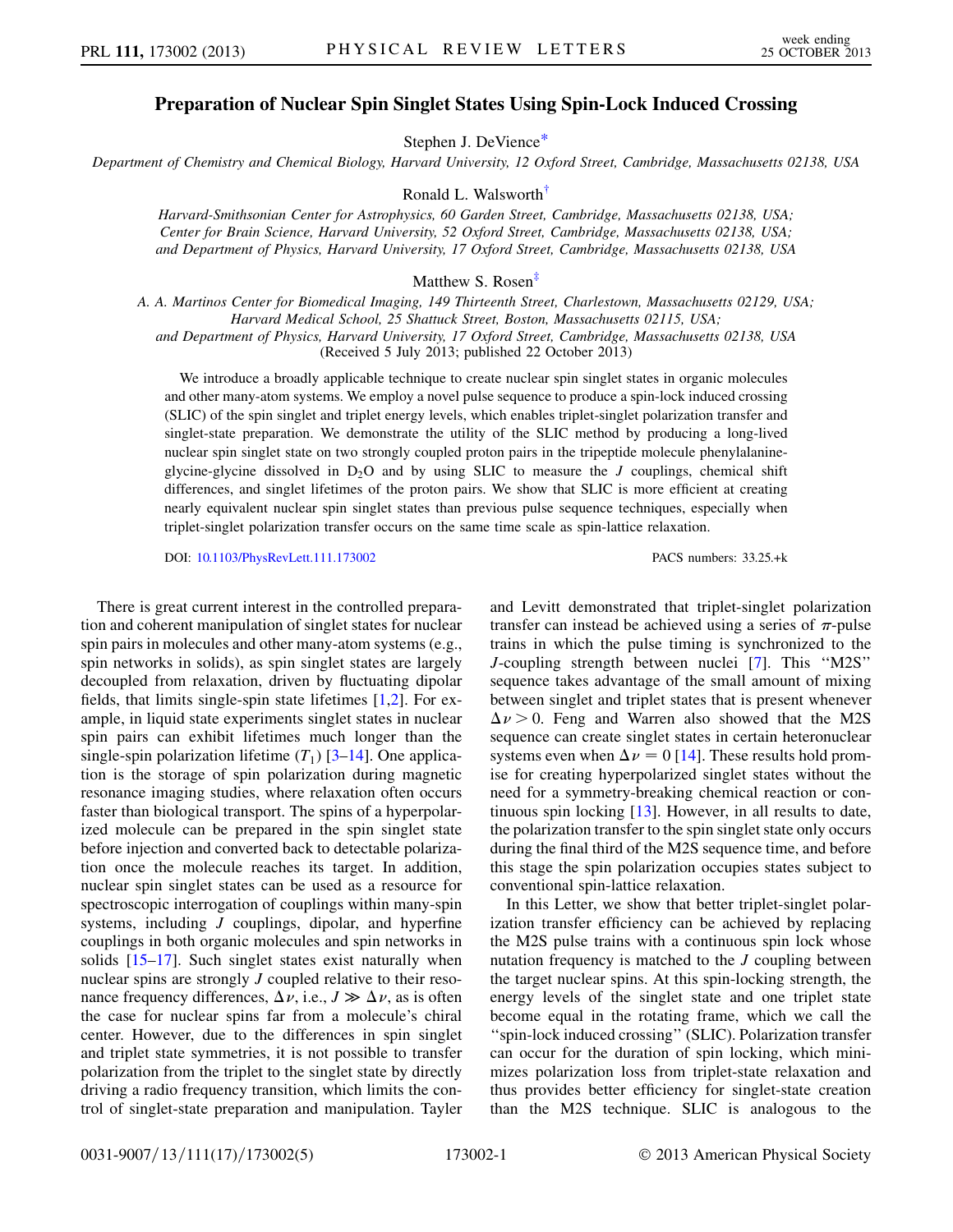Hartmann-Hahn condition for polarization transfer between two magnetically inequivalent nuclear spins, except that for SLIC the nuclei are nearly identical and their spin symmetry subspaces are inequivalent [\[18\]](#page-5-11).

We experimentally compare M2S and SLIC using liquidstate NMR of the tripeptide molecule phenylalanineglycine-glycine (phe-gly-gly), which contains two nearly equivalent proton spin pairs in which to prepare singlet states. We find that for these two proton spin pairs, singlet-state creation with SLIC is 19% and 75% more efficient than with M2S. We also demonstrate the utility of SLIC for characterizing singlet-state lifetimes as well as small *J* couplings and chemical shift differences between nearly identical nuclear spins.

Figure [1\(a\)](#page-2-0) shows the M2S experimental protocol used to create a nuclear spin singlet state from triplet-state polarization and then return the singlet state to transverse triplet-state (i.e., measurable) polarization after an evolution time,  $\tau_{\text{evolve}}$ . Figure [1\(b\)](#page-2-0) gives a simulation of spin state and coherence dynamics during singlet state preparation with M2S if relaxation is ignored [[19](#page-5-12)]. The first pulse train,  $n_1$ , converts the triplet-state polarization into

a singlet-triplet coherence with a relaxation time of  $T_2/3 \approx$  $T_1/3$  (for liquid-state NMR of small molecules), and the second pulse train,  $n_2$ , creates a singlet population with relaxation time  $T_s$  [\[11](#page-5-13)[,20\]](#page-5-14). The number of pulses required for the M2S sequence increases as the resonance frequency difference  $(\Delta \nu)$  between the two nearly identical nuclear spins decreases and hence the singlet state becomes closer to ideal. In many cases, the required M2S pulse sequence time approaches or exceeds  $T_1$  of the nuclear spins, and significant spin polarization can be lost before it is transferred to the singlet state, particularly during the first  $2/3$ of the sequence. For an ideal system, the time required for maximum singlet state creation is

$$
t_{\text{M2S,max}} \approx \frac{3\pi}{8\Delta\nu} = \frac{1.18}{\Delta\nu}.
$$
 (1)

<span id="page-2-1"></span>Figure  $1(c)$  shows the SLIC pulse sequence used to create a nuclear spin singlet state from triplet-state polarization and return the singlet state to transverse triplet-state polarization after an evolution time ( $\tau_{\text{evolve}}$ ) in analogy to the M2S experiment. However, instead of pulse trains, continuous spin locking is applied on resonance with the



<span id="page-2-0"></span>FIG. 1 (color online). Simulated comparison of M2S and SLIC techniques applied to singlet state creation, evolution, and readout for a proton spin pair with chemical shift  $\delta = 3.71$  ppm in the phe-gly-gly molecule. Guide lines connect points in the sequence with corresponding times in the simulation. (a) Schematic of M2S experiment. Following an initial 90 deg pulse to create transverse triplet polarization, the M2S pulse sequence creates singlet-state population by applying pulse trains with appropriate length and pulse spacing synchronized with the proton pair's J coupling and resonance frequency difference. The system then evolves over  $\tau_{\text{evolve}}$ , and the M2S sequence is applied in reverse order to convert singlet population back to transverse triplet polarization for inductive NMR detection. (b) Simulation of M2S experiment. Transfer, in a series of stages, of transverse (x axis) triplet polarization to singlet-triplet coherences and finally to singlet- and triplet-state populations of equal magnitudes. Transfer to the singlet-state population only occurs in the final  $1/3$  of the M2S preparation sequence. (c) Schematic of SLIC experiment. Transverse triplet polarization is created via an initial 90 deg pulse and is then transferred to singlet-state population by the application of a spin-locking field with  $\nu_n = J$  for period  $\tau_{SL}$ . For spin locking, the transmitter frequency is set to the average resonance frequency of the nearly equivalent spin pair. The system then evolves for  $\tau_{\text{evolve}}$  and an identical spin-locking field converts singlet population back to transverse triplet polarization for detection. (d) Simulation of SLIC experiment. Transfer of transverse triplet polarization to singlet-state population begins immediately and occurs during a single spin-locking stage.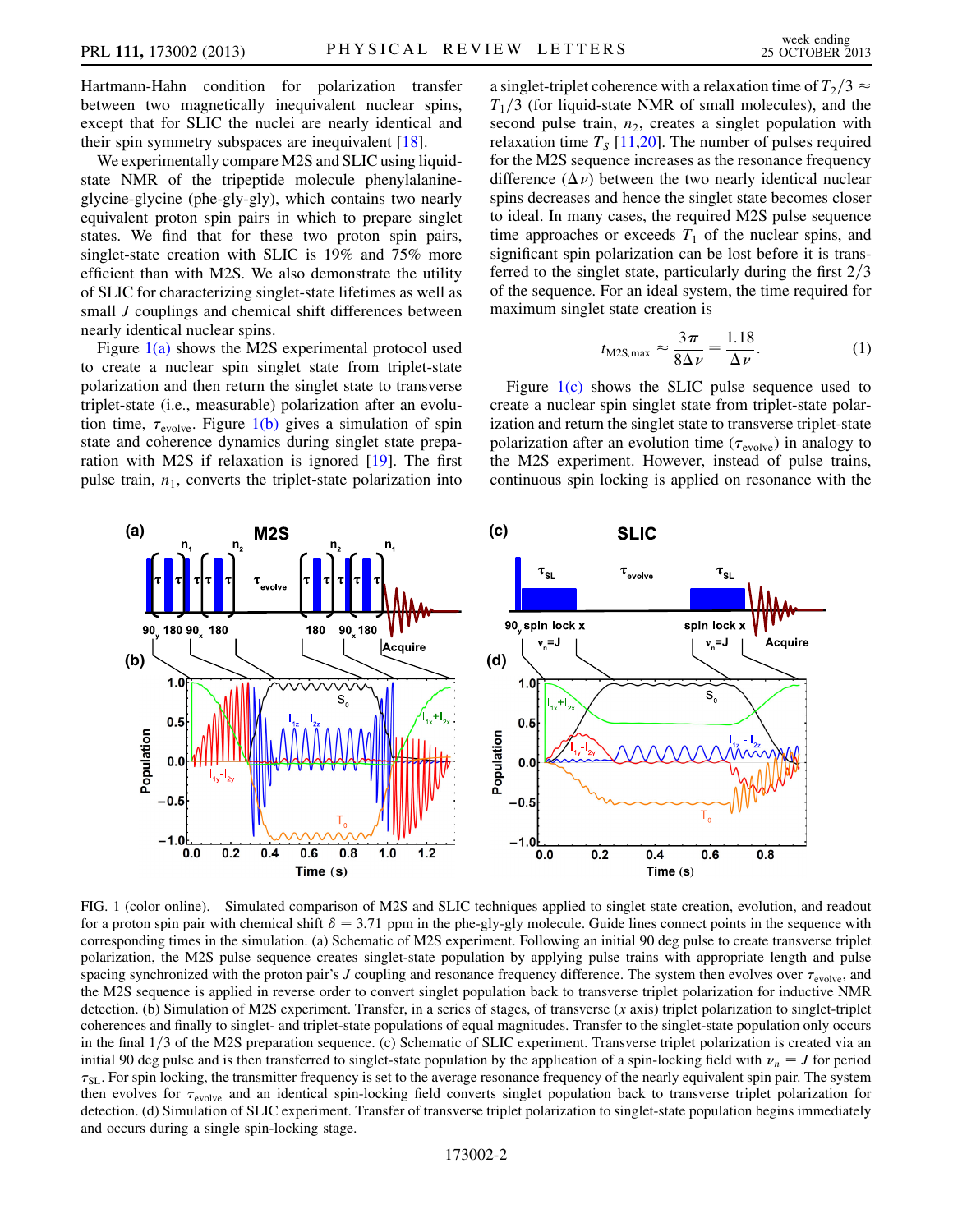nearly equivalent spins at a nutation frequency equal to the J coupling between spins, i.e.,  $\nu_n = J$ . The simulation shown in Fig.  $1(d)$  illustrates that such spin locking transfers triplet-state polarization directly from transverse polarization into singlet-state population more quickly than in the M2S sequence. A density matrix analysis [\[21\]](#page-5-15) shows that selecting a nutation frequency  $\nu_n = J$  matches the energies of the singlet state and one of the triplet states, creating a spin-lock induced crossing. At this energy, offcreating a spin-lock induced crossing. At this energy, off-<br>diagonal interaction terms  $\Delta \nu / 2\sqrt{2}$  become significant and induce oscillatory triplet-singlet polarization transfer with induce oscillatory triplet-singlet polarization transfer with<br>a period of  $\sqrt{2}/\Delta \nu$  and maximum transfer to the singlet state at half this time:

$$
t_{\text{SL,max}} = \frac{1}{\Delta \nu \sqrt{2}} = \frac{0.707}{\Delta \nu}.
$$
 (2)

Comparison with Eq. ([1\)](#page-2-1) shows that SLIC produces singlet-state polarization about 40% faster than M2S, which results in fewer relaxation losses. To compare the effectiveness of the two sequences, we performed simulations using Bloch equations to model relaxation and singlet-triplet polarization transfer. Figure [2](#page-3-0) plots the calculated polarization transfer efficiency for M2S and SLIC as a function of the product  $T_1 \Delta \nu$ . SLIC is found to be significantly more efficient than M2S for all ranges of parameters, and particularly for  $T_1 \Delta \nu < 1$ .

To assess the relative utility of the SLIC and M2S sequences for producing nuclear spin singlet states, we performed NMR measurements at 4.7 T on a 20 mM solution of the phe-gly-gly molecule dissolved in  $D_2O$ , addressing a nearly equivalent proton spin pair with chemical shift  $\delta = 3.71$  ppm and  $T_1 = 912 \pm 7$  ms [[22](#page-5-16)]. For the M2S sequence [Fig.  $1(a)$ ] we found optimized parameters for singlet creation to be  $n_1 = 10$ ,  $n_2 = 5$ , and  $\tau =$ 14.4 ms, which indicates  $J = 17.4 \pm 0.1$  Hz and  $\Delta \nu =$  $2.8 \pm 0.3$  Hz. We also found a singlet lifetime of  $T<sub>S</sub> = 25.1 \pm 0.8$  s with no spin locking applied during  $\tau_{\text{evolve}}$ . We measured the NMR signal intensity (x-axis magnetization, proportional to the transverse triplet-state polarization) at the end of the M2S sequence for  $\tau_{\text{evolve}} =$ 5 s, which arises from the transfer of transverse triplet-state polarization to singlet-state population and then back to measurable transverse triplet-state polarization after  $\tau_{\text{evolve}}$ , and we then used the singlet lifetime to extrapolate the singlet-state population at  $\tau_{\text{evolve}} = 0$ . During  $\tau_{\text{evolve}}$ , remaining triplet-state polarization is lost to relaxation, and it does not contribute to the final signal. We compared this M2S NMR signal magnitude to a reference measurement arising from a single 90 deg pulse applied to the sample, i.e., without singlet creation. From this analysis we estimate that 24% of the initial triplet-state polarization was transferred to the singlet state and back to triplet for  $\tau_{\text{evolve}} = 0$ , out of a theoretical maximum of 50%, yielding an efficiency of 69% for each application of the M2S sequence.

For the SLIC technique, we determined the optimal spin-lock nutation frequency by performing a truncated SLIC pulse sequence in which the NMR signal  $(x\text{-axis})$ 

<span id="page-3-0"></span>

FIG. 2 (color online). Simulations of ideal triplet-singlet polarization transfer efficiency for M2S (blue) and SLIC (red). Results are shown for  $T_s \gg T_1$  and  $T_s = 3T_1$ . M2S was modeled in two steps: first, polarization transfer from  $I_{1x} + I_{2x}$  with lifetime  $T_2 = T_1$  to  $I_{1y} - I_{2y}$  with lifetime  $T_1/3$ ; second, polarization transfer from  $I_{1z} - I_{2z}$  with lifetime  $T_1/3$  to singlet state  $S_0$  with lifetime  $T_S$ . Only one polarization transfer needed to be modeled for SLIC, between  $I_{1x} + I_{2x}$  with lifetime  $T_2 = T_1$  and  $S_0$  with lifetime  $T_s$ . A maximum of 50% polarization transfer to the singlet state can be achieved by both sequences, which we define to be an efficiency of 100%. Note that both sequences are less efficient for smaller  $T<sub>S</sub>/T<sub>1</sub>$  due to singlet relaxation.

magnetization) was acquired directly after the first spinlocking period. As a function of nutation frequency, the measured NMR signal exhibited a dip centered at  $v_n$  =  $17.5 \pm 0.3$  Hz with a relative depth of  $\approx 25\%$  [Fig. [3\(a\)\]](#page-4-0), consistent with the SLIC condition of  $\nu_n = J$  for optimal triplet-singlet polarization transfer. We then used this optimal spin-lock nutation frequency in the complete SLIC sequence with  $\tau_{\text{evolve}} = 5$  s [Fig. [1\(c\)\]](#page-2-0) and optimized the spin-lock duration  $(\tau_{SL})$  to produce the strongest NMR signal and hence maximal singlet state creation. The measured dependence of the SLIC NMR signal on the spin-lock duration [Fig.  $3(b)$ ] exhibits a flat maximum for  $\tau_{SL} \approx 280{\text -}360 \text{ ms}$ . Using  $\tau_{SL} = 300 \text{ ms}$  provided about 34% polarization transfer from the triplet to the singlet state and back when extrapolated to  $\tau_{\text{evolve}} = 0$ , indicating an 82% polarization transfer efficiency for each application of SLIC spin locking. Although the matching condition is narrow, the  $B_1$  homogeneity of our spectroscopy coil was sufficient to achieve good polarization transfer. Applications in magnetic resonance imaging may require a pulse sequence with a broader bandwidth.

We next applied the SLIC technique to singlet state creation in a second proton spin pair in the phe-gly-gly molecule, with chemical shift  $\delta = 3.20$  ppm and  $T_1 = 430 \pm 5$  ms. This proton spin pair is coupled to a third proton that decreases both the singlet lifetime  $(T<sub>S</sub> = 2.15 \pm 0.05 \text{ s}$  with no spin locking applied) and the triplet-singlet polarization transfer efficiency.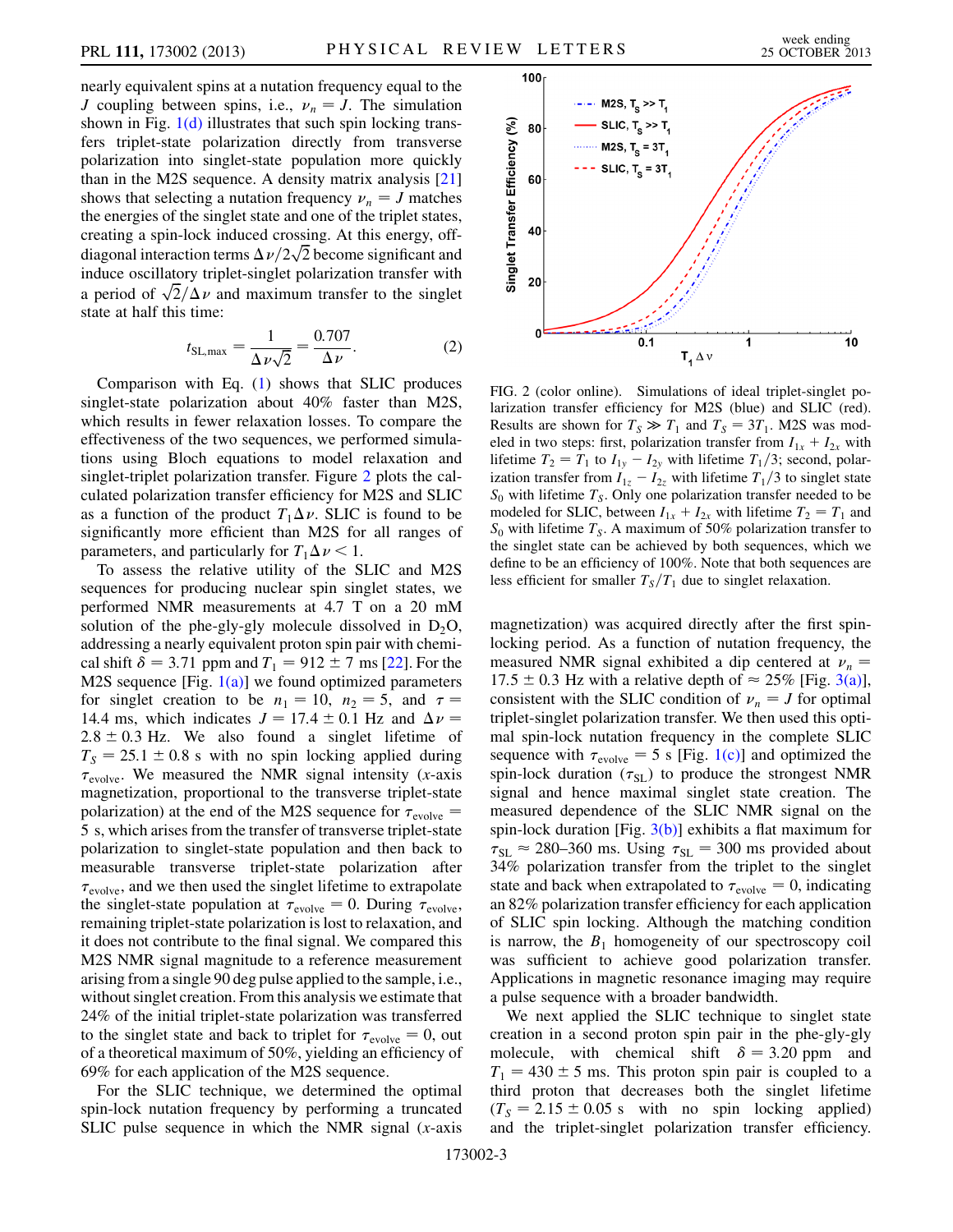

<span id="page-4-0"></span>FIG. 3. Experimental application of the SLIC technique to nuclear spin singlet state creation in the phe-gly-gly molecule. Results for  $\delta$  = 3.71 ppm proton pair: (a) The NMR signal (normalized x-axis magnetization, proportional to transverse triplet polarization) following the first SLIC spin lock as a function of nutation frequency for  $\tau_{SL} = 300$  ms exhibits a pronounced dip when the spin-lock frequency equals the J coupling. A Lorentzian is fit to the measurement to determine  $\nu_n = J = 17.5 \pm 0.3$  Hz. (b) NMR signal after the complete SLIC experiment with  $\tau_{evolve} = 5$  s (proportional to final transverse triplet polarization surviving transfer to singlet and back) as a function of spin lock duration. Maximal singlet-state creation is found for  $\tau_{SL} \approx 280-360$  ms. We fit for amplitude, A, and back) as a function of spin lock duration. Maximal singlet-state creation is found for  $\tau_{SL} \approx 280{\text -}360$  ms. We fit for amplitude, A, and  $\Delta \nu$  with the function  $I = Asin^4(\pi \tau_{SL} \Delta \nu / \sqrt{2})$ , and we find  $\Delta \nu = 2.15 \pm 0.$ signal following the first SLIC spin lock as a function of nutation frequency for  $\tau_{SL} = 332$  ms, with a Lorentzian fit to the data yielding optimal  $\nu_n = J = 13.5 \pm 0.2$  Hz. (d) NMR signal after the complete SLIC experiment with  $\tau_{\text{evolve}} = 500$  ms as a function of spin optimal  $\nu_n = J = 13.5 \pm 0.2$  Hz. (d) NMR signal after the complete SLIC experiment with  $\tau_{\text{evolve}} = 500$  ms as a function of spin<br>lock duration. Maximal singlet state creation is found for  $\tau_{SL} \approx 300{\text -}400$  ms. From a f we find  $\Delta \nu = 2.13 \pm 0.06$  Hz.

We followed the procedure outlined above to determine the optimal spin-lock nutation frequency  $\nu_n = J = 13.5 \pm 10^{-10}$ 0.2 Hz and the optimal spin-lock duration  $\tau_{SL,max}$  =  $332 \pm 9$  ms [Figs. [3\(c\)](#page-4-0) and [3\(d\)](#page-4-0)]. We then applied the complete SLIC sequence with  $\tau_{evolve} = 500$  ms and found about 12% polarization transfer to the singlet state and back when extrapolated to  $\tau_{\text{evolve}} = 0$ , which represents a transfer efficiency of 49% for each application of SLIC spin locking. For comparison, we experimentally investigated singlet state creation with the M2S sequence. We determined optimized M2S parameters to be  $n_1 = 4$ ,  $n_2 = 5$ , and  $\tau = 17.9$  ms, and measured that only 4% of the polarization was transferred from the triplet to the singlet state and back when extrapolated to  $\tau_{\text{evolve}} = 0$ , which represents a 28% efficiency for each application of the M2S sequence.

In summary, we introduced an improved and broadly applicable method, known as SLIC (spin-lock induced crossing), for the creation of long-lived singlet states of nuclear spins in molecules and other many-atom systems. As an example, we applied our SLIC technique to two different nearly equivalent proton spin pairs in the phe-glygly molecule and demonstrated that the SLIC experiment gives 40% and 300% more signal than the previous M2S technique for the transfer of triplet-state polarization to singlet-state population and then back to measurable transverse triplet-state polarization. SLIC is more effective than M2S primarily because the transfer to the long-lived singlet state begins immediately with SLIC, without the need for an initial transfer to a singlet-triplet coherence as with M2S. Though a singlet-triplet coherence can have an extended lifetime relative to a single-spin coherence time  $(T_2)$ , it generally relaxes significantly faster than the singlet population lifetime  $(T<sub>S</sub>)$ , leading to greater polarization loss and less efficient singlet state creation for M2S than for SLIC. Additionally, the shorter length and lower peak power of SLIC ultimately results in significantly less power dissipation in the sample. The relative advantage